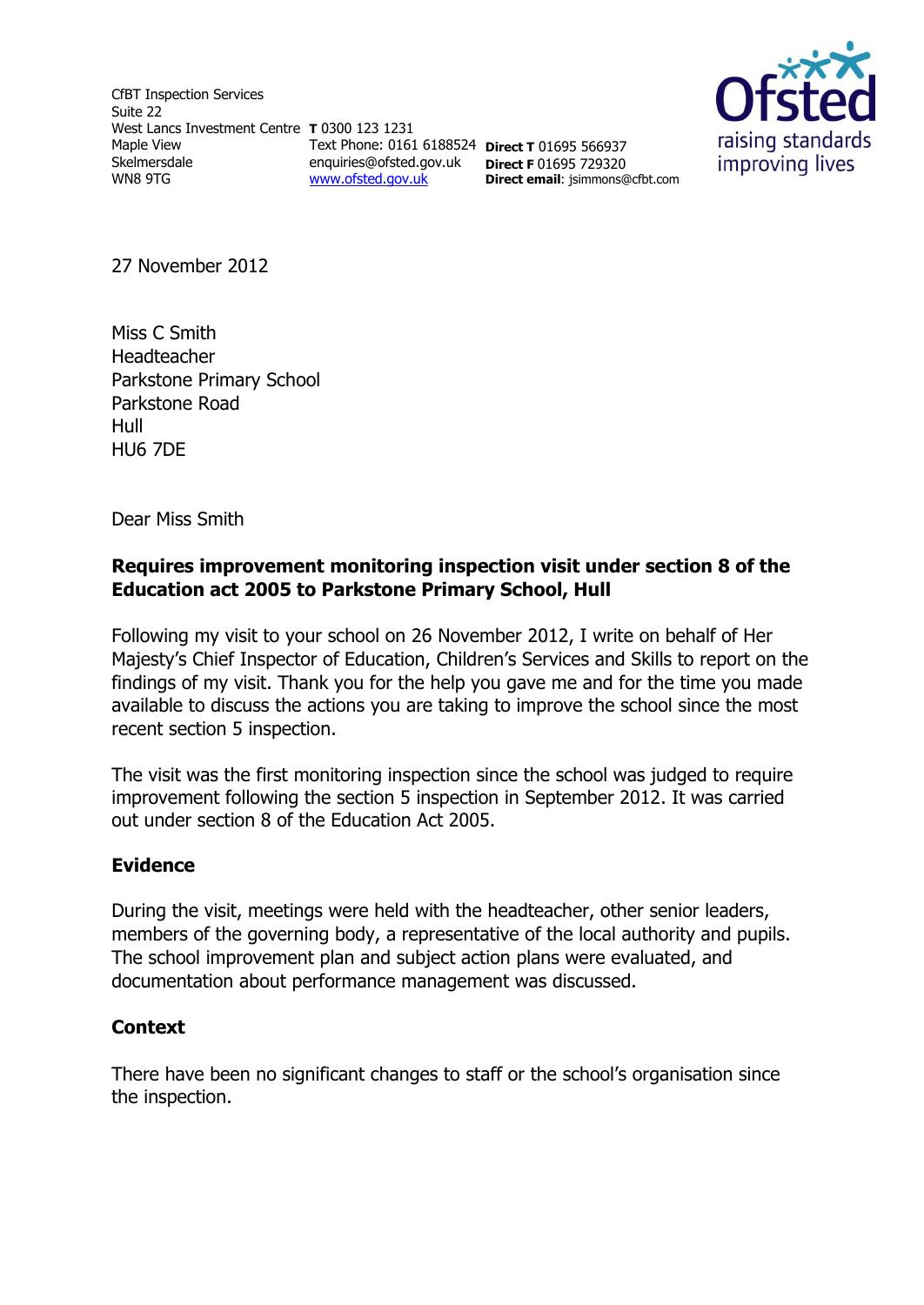

# **Main findings**

The headteacher is tackling weaknesses in teaching and learning in a determined way. Teachers' expectations of what pupils are capable of achieving are being raised. Systems to check how effectively pupils are being taught have been reviewed following the inspection. Targets are being set for teachers to make them accountable for the progress their pupils make. The quality of teaching is checked regularly by senior leaders but there is no clear link between this activity and the performance management process.

The school's development plan reflects the head teacher's resolve to improve the work of the school by allocating time and resources to improve teaching and leadership and management. Although the plan makes clear the steps to be taken to improve teaching it does not identify precisely what teachers are expected to demonstrate during lessons. Similarly, action plans completed by subject leaders do not refer specifically to the anticipated impact of their actions on pupils' learning. Members of the governing body are aware that they need to keep a closer watch on what is happening in the school so that they are in a better position to challenge and support school leaders. As yet no group of governors has been formally allocated the task of doing this.

Senior leaders and governors have begun effective action to tackle the areas requiring improvement identified at the recent section 5 inspection. Following the visit to the school, HMI recommend that further action is taken to:

- develop a mechanism by which the governing body may check more closely the work of the school in order to provide greater support and challenge to school leaders
- $\blacksquare$  refine the school improvement plan to include clear targets that help the school leaders to determine whether actions have been successful in improving teaching and learning
- $\blacksquare$  include specific targets relating to improving the quality of teaching as part of all teachers' performance management.

Ofsted will continue to monitor the school until its next section 5 inspection.

# **External support**

The school draws effectively on support from local schools in order to observe good practice. The local authority provides training for teachers in teaching English and mathematics. The local authority holds regular meetings to evaluate and challenge the school's leaders to improve the quality of provision and check that actions designed to secure improvement are being actively pursued. Additional support for middle leaders about how to plan for improvement and for developing the skills of governors in how to challenge the work of the school is required. This was discussed with a representative of the local authority during the visit.